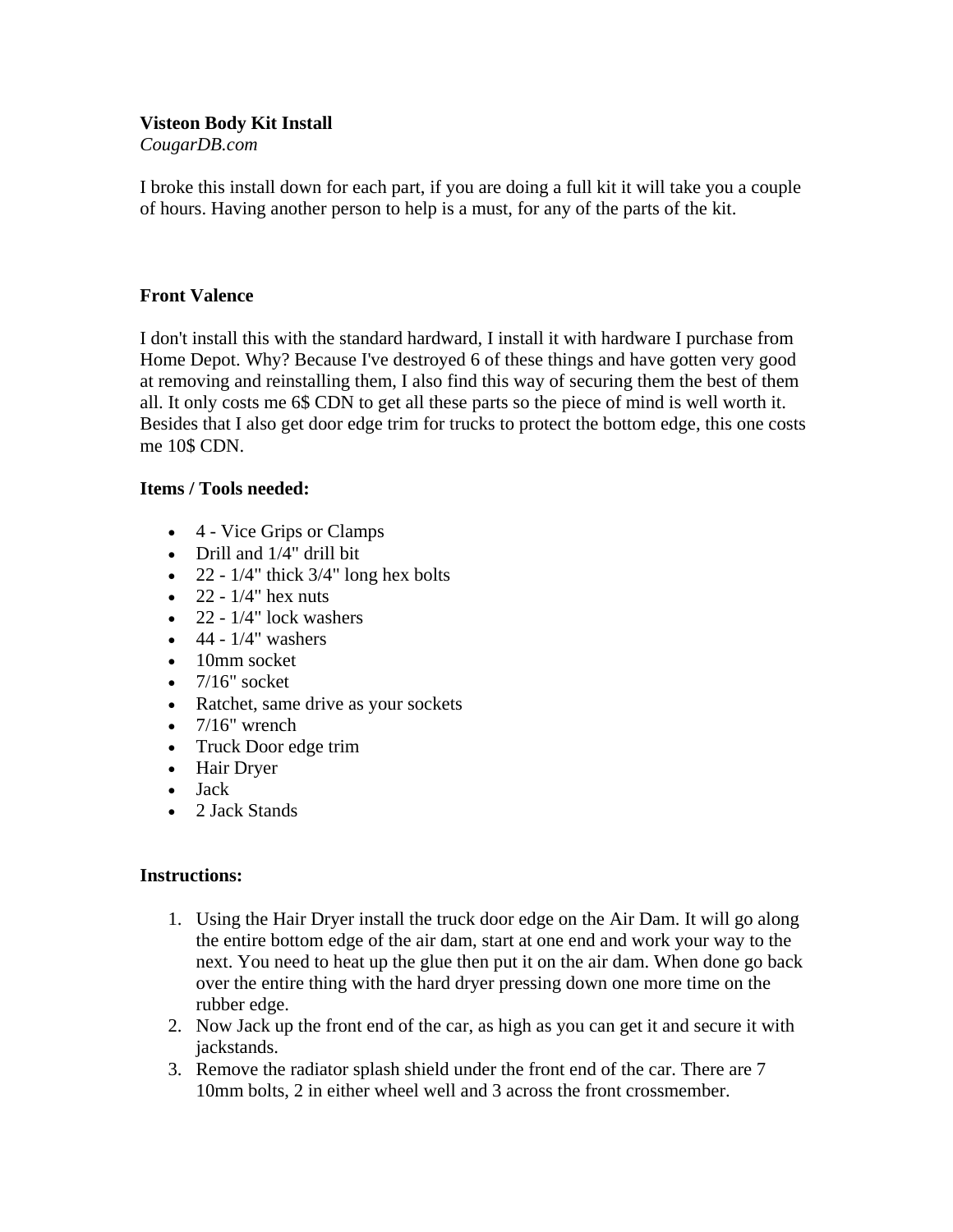- 4. If you have a rubber lip on the bottom of the front bumper remove it by just pulling on it.
- 5. Clean off the bottom edge of the bumper.
- 6. Now Line up the front air dam on the bumper, basically the edge of every eye lid on the front air dam goes with the edge of the bumper. As you are drilling them out and putting them in this is the key for perfect fitment is lining up the edge of the eye lids with the edge on the bumper.
- 7. Using the vice grips or clamps secure the front air dam in place.
- 8. Using the drill and 1/4" bit drill out an eye lid close to one of the vice grips/clamps.
- 9. Put 1 of the bolts and washers through the top, then washer, lock washer, and nut from the bottom.
- 10. Drill out another few holes and put more bolts through, keep this up until you are done.
- 11. Put the radiator splash shield back in, if you have problems pay attention to how it slides into the bumper.
- 12. Ok that's it for the Front Air Dam.

## **Side Skirts**

Theses are pretty straight forward and the easiest of the whole kit to install. I do recommend cutting a piece of the side skirts off, it's a non-visible piece but hangs down quite low, and will not be fun to get it caught on something.

#### **Tools Needed**

- Drill and 7/64" drill bit
- 20 #2 Phillips Screws included with the kit
- #2 Phillips screwdriver
- #2 Phillips bit for drill (not needed but highly recommended)
- Jack
- 2 Jack Stands
- Pruning Sheers or Tin Snips (not needed but highly recommended)

#### **Instructions**

1. This is the weird part of cutting the side skirts. I recommend doing this because this certain area is lower than the rest of the kit and it's not visible, getting it caught on a speed bump or something is not fun. Basically it's the piece that goes flush with the wheel well, it is triangular shaped, you want to cut off about 1" to 1 1/2" off it so the bottom of it will be paralel with the road when installed. This step is not needed buy again highly recommended.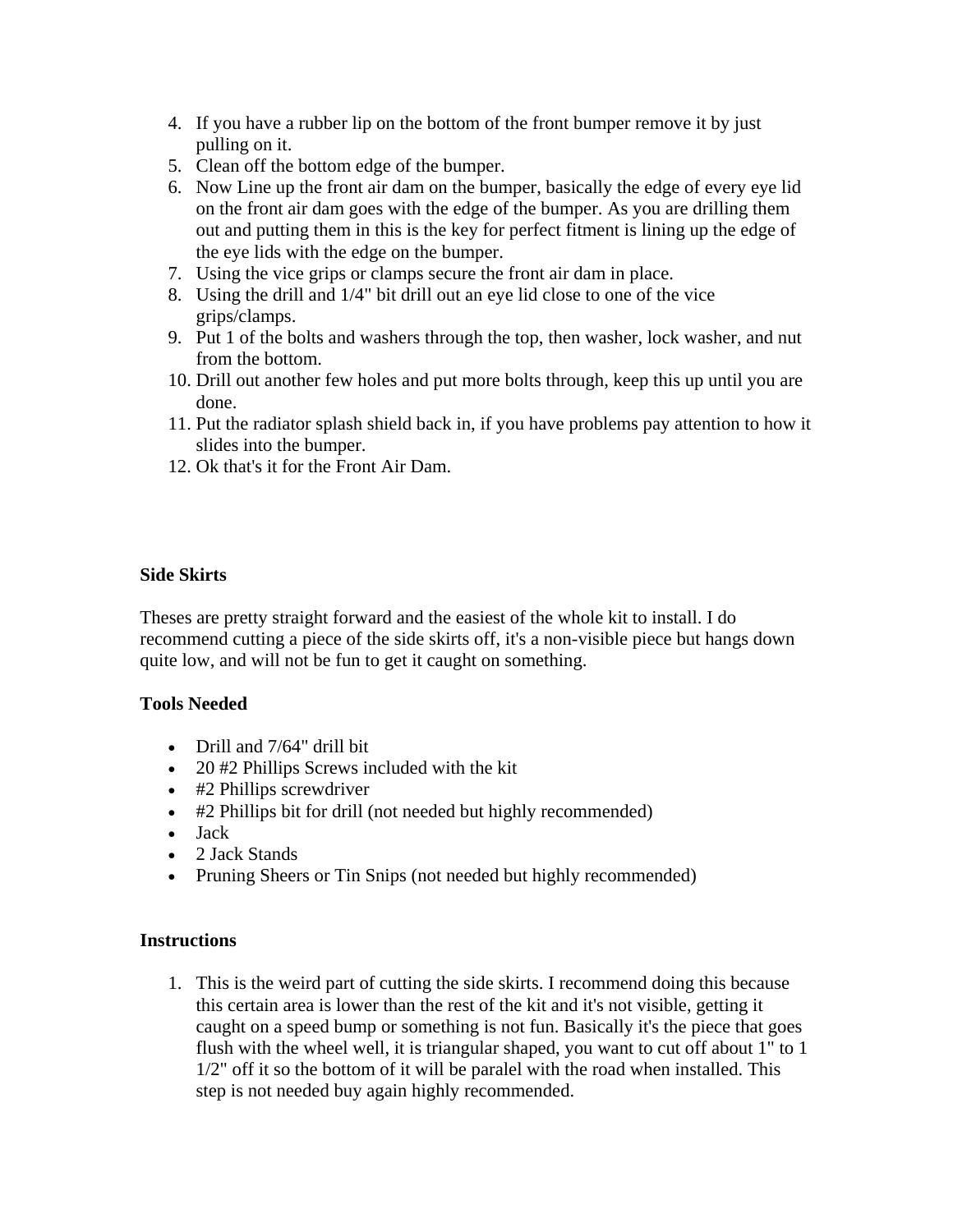- 2. Jack up the side of the car as high as you can and secure it with Jack Stands. Keep the front jack stand about 6" from the wheel well.
- 3. Line up the side skirt under the car. You want to line up the inner edge of the side skirt with the inner edge of the body sheet metal, and make the front of it flush with the wheel well.
- 4. While your friend is holding it up, make a mark for the second front hole.
- 5. Using the 1/8" drill bit drill it out, when you go through you'll notice another plate of steel about 1/2" up drill through this also - make sure you drill through both pieces or the side skirt will look odd.
- 6. Put the side skirt back and put a screw in the hole.
- 7. Drill out the very back hole. This hole and all other holes is just one piece (not like the first hole)
- 8. Put the screw in.
- 9. Now that the side skirt is up there good, drill out all the other holes.
- 10. If you have a #2 Phillips drill bit, load it up and use it to put all the other screws in, or just slave away with the screwdriver.
- 11. Repeat for other side.
- 12. OK That's it for the Side Skirts

#### **Hood Scoop**

Ok now comes the creative part. You need to think of a creative way of getting the screen to stay in the scoop, epoxy, small nuts, speed nuts, whatever you can think of that will secure the screen use it.

#### **Tools Needed**

- Drill and 7/64" drill bit
- #2 Phillips screwdriver
- Whatever you want to use to adhere the screen to the scoop
- Grinding wheel or some real good snips
- A sharp razor blade or exacto knife
- 8 of the small screws supplied with the scoop

#### **Instructions**

- 1. First off using the razor blade or exacto knife, cut off the piece of plastic in the screen opening.
- 2. Using whatever method you can devise, adhere the screen to the scoop. It only goes in one way, look at the slots on the screen and you'll see what i mean.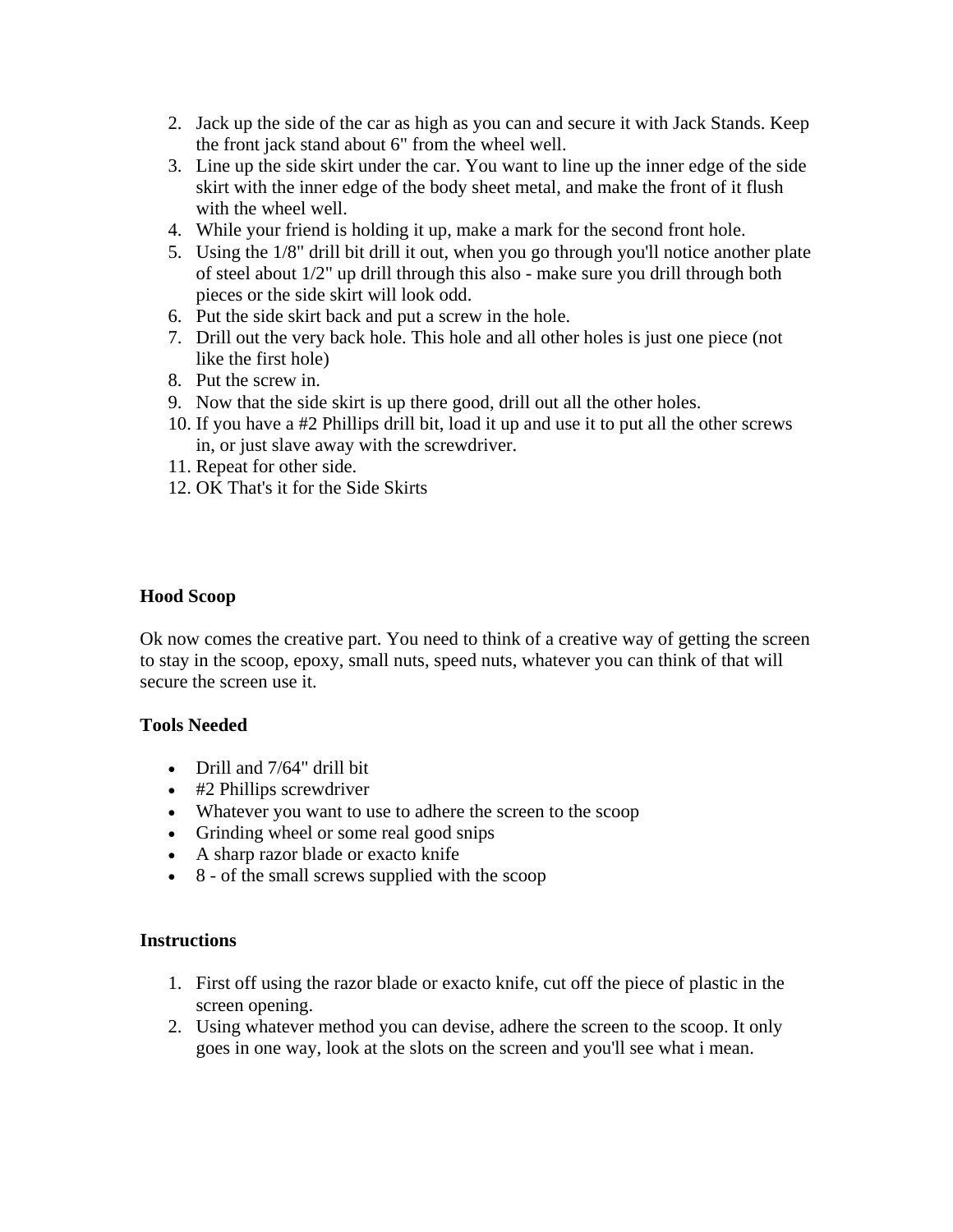- 3. Grind off the tips of 2 the screws, these screws will be used to fasten the very front of the scoop, if you do not do this step YOU WILL dent and/or crack the paint on the hood scoop when you put it in
- 4. Wipe off the hood of any dust and dirt where the hood scoop would go.
- 5. Put all the screws in the hood scoop then place it gently on the hood exactly where it goes.
- 6. Using the handle of the screwdriver, hit the hood scoop over each screw so to put a small dent in the hood where each screw is.
- 7. Drill out each of the holes with the 7/64" drill bit.
- 8. Remove all the screws from the hood scoop.
- 9. Pop the hood, and have your friend hold the scoop in place while from underneath you put all the screws in, remember to use the grinded screws for the 2 very front holes.
- 10. Ok that's it for the Hood Scoop.

# **Rear Wing**

If you already have a stock spoiler, just replace it with this one and you can start at Step 6. If you don't have a stock spoiler you will need to drill out 4 holes for it in the stock spoiler hole locations.

## **Tools Needed**

- 10mm socket
- Rachet driver for socket
- 6" of extention for the socket
- Small flathead screwdriver
- Drill and 3/8" drill bit
- Foam pads that go under spoiler legs
- 4 10mm hex bolts
- 4 washers for bolts
- Small piece of wood (2 would be better)

## **Instructions**

1. If you do not already have a spoiler you will need to mark the holes of where it goes. Take the spoiler and place it on the rear deck lid where it goes. The back legs of the spoiler should line up with the back of the deck lid, and the 2 legs should be about 1/2" from the edge of the deck lid. Make sure it is centered properly, and make a very small mark on each side.

2.

3. Now place the foam pads where you made your 2 marks.